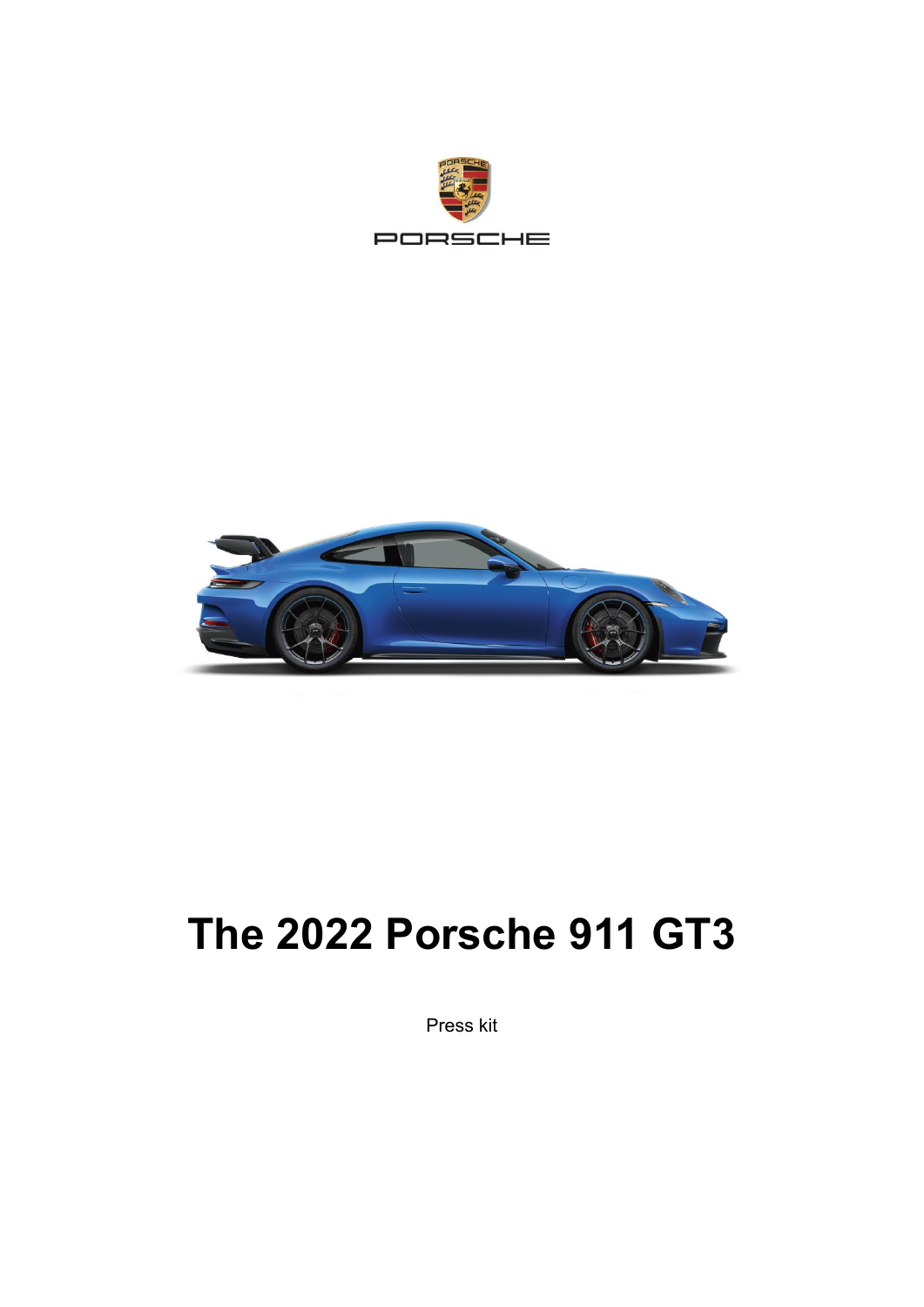# **Contents**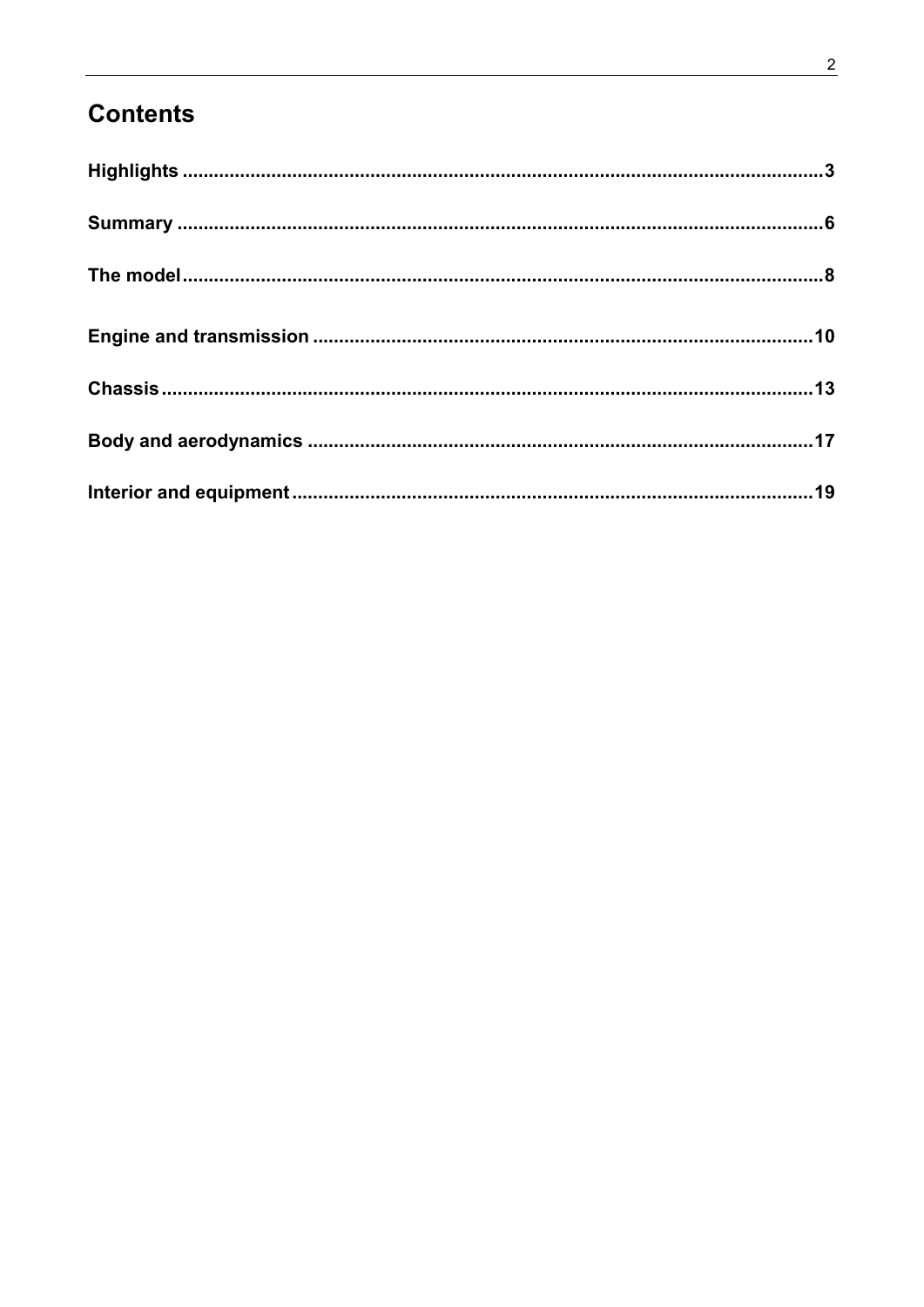#### <span id="page-2-0"></span>**Highlights**

# **The new Porsche 911 GT3: closer to motorsport than ever before**

#### **Born to race, raised on the Nürburgring Nordschleife**

The new 911 GT3 displays impressive performance potential on racetracks like the Nürburgring Nordschleife. There it set a lap time of 6:59.927 minutes; more than 17 seconds quicker than its predecessor. Development driver Lars Kern set this time during the final testing and calibration work on the car. Porsche brand ambassador Jörg Bergmeister achieved similar lap times on the same day, proving the consistent performance of the new model.

#### **High-revving boxer engine built for motorsport**

The 4.0-liter, 502 hp, high-revving flat-six revs to 9,000 rpm, creating an especially engaging and emotional driving experience. The maximum torque of the naturally aspirated sixcylinder boxer engine has increased from 339 to 346 lb.-ft. Like in motorsport, the intake system features six individual throttle bodies. Additionally, the lightweight Sport Exhaust system weighs less than in the predecessor.

## **Manual or automatic gear changes**

In addition to a six-speed GT manual transmission with dynamic "auto-blip" function, a seven-speed Porsche Doppelkupplung (PDK) transmission is also available. Like in motorsport, this allows gear changes within milliseconds without interrupting tractive force. The 0 to 60 mph sprint with the seven-speed PDK only requires 3.2 seconds. Both transmissions are specific to the 911 GT models. As with every 911 GT3 in the past, the new model is exclusively rear-wheel drive.

### **Front axle with motorsport DNA**

With the new 911 GT3, a newly developed double-wishbone front axle adapted from the successful Le Mans-winning 911 RSR appears for the first time in a series production 911. Among other things, this setup offers greater camber stiffness and significantly mitigates lateral forces acting on the shock absorbers. The result is extraordinarily agile turn-in behavior and predictable cornering.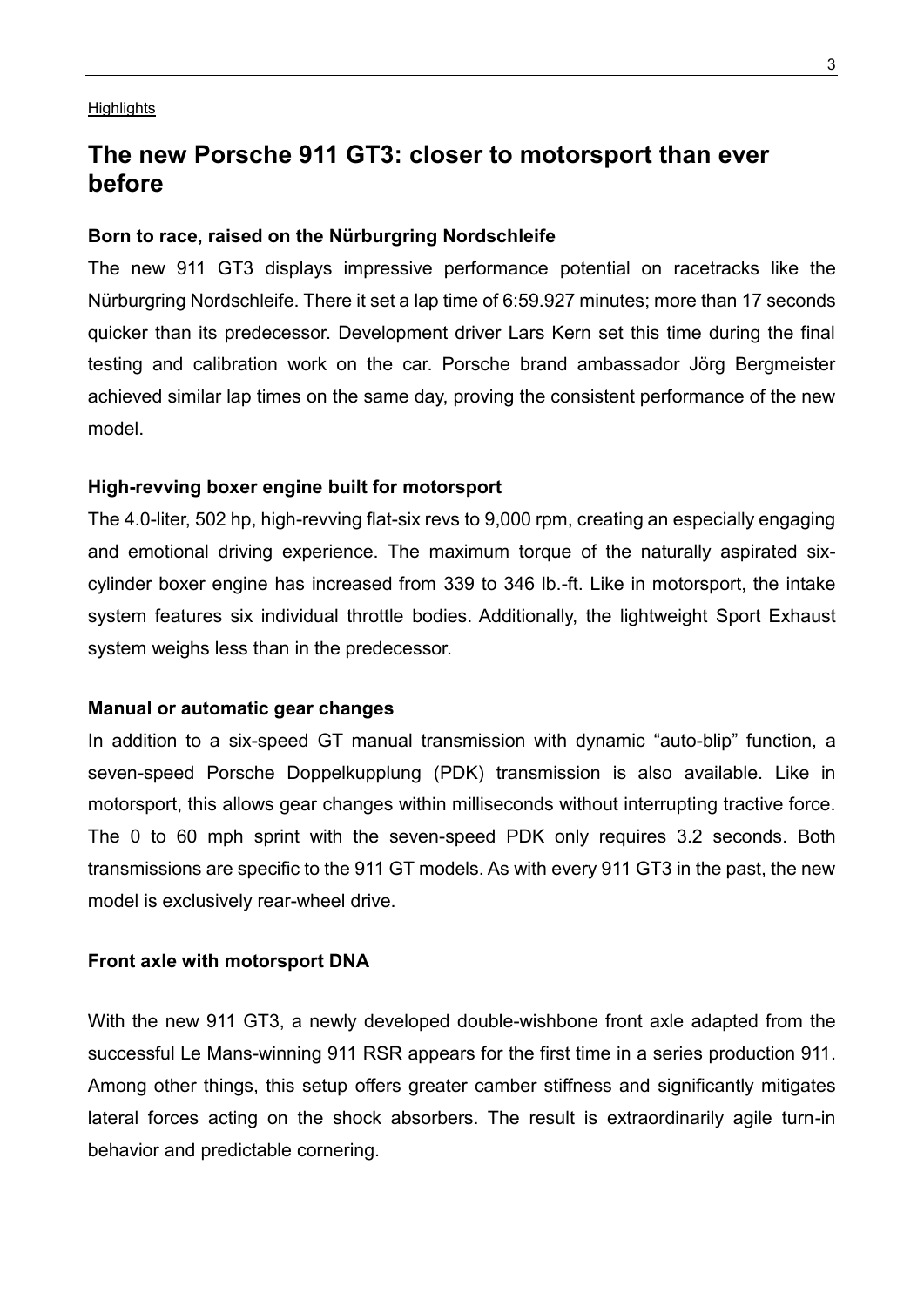## **Rear-axle steering with even more precise guidance**

As in the previous 911 GT3, a five-link rear axle based on the "LSA" concept (lightweight, stable, agile) guide the rear wheels. However, in this generation the lower control arms gain additional ball joints for added precision in an area of the chassis that endures particularly high stress. Special shock absorbers combine greater suspension comfort with improved performance and capability. Like on the previous 911 GT3, rear-axle steering is also fitted as standard. This system turns the rear wheels by up to two degrees in or opposite to the front axle steering direction, depending on the driving speed. The result is improved cornering stability at high speeds and a smaller turning radius at low speeds.

#### **Larger brakes**

With a diameter of 408 millimeters instead of 380 millimeters, the standard brake rotors on the front axle are considerably larger than in the predecessor. Despite sharing their diameter with those one the 911 Turbo, they weigh 17 percent less thanks to a narrower friction ring. Like the forged alloy center-locking wheels, they reduce rotating masses. In addition to highperformance summer tires, street-legal track tires are now also available as an option for the first time on a non-RS GT model.

## **Lightweight by design**

Thanks to extensive use of lightweight materials, the new 911 GT3 weighs virtually the same as its predecessor. Lightweight glass in all the windows, the lightweight stainless steel Sport Exhaust system and optimized brake discs along with a LiFePO4 starter battery contribute to the ambitious weight target The battery alone saves roughly 22 lbs compared to the battery in the previous 911 GT3. The result: a weight-to-power ratio of 6.23 lb/hp for the manual transmission model.

#### **Many components made of carbon fiber**

The body of the new 911 GT3 was also designed with weight savings in mind and now contains an even higher proportion of carbon fiber reinforced plastic (CFRP). The lightweight composite material is used both for the hood and for the rear wing and spoiler. The roof is also optionally available in CFRP.

#### **More downforce for faster lap times**

The aerodynamics of the new 911 GT3 are adapted from the 911 RSR Le Mans racecar. The functional rear diffusor generates four times as much downforce as on the predecessor,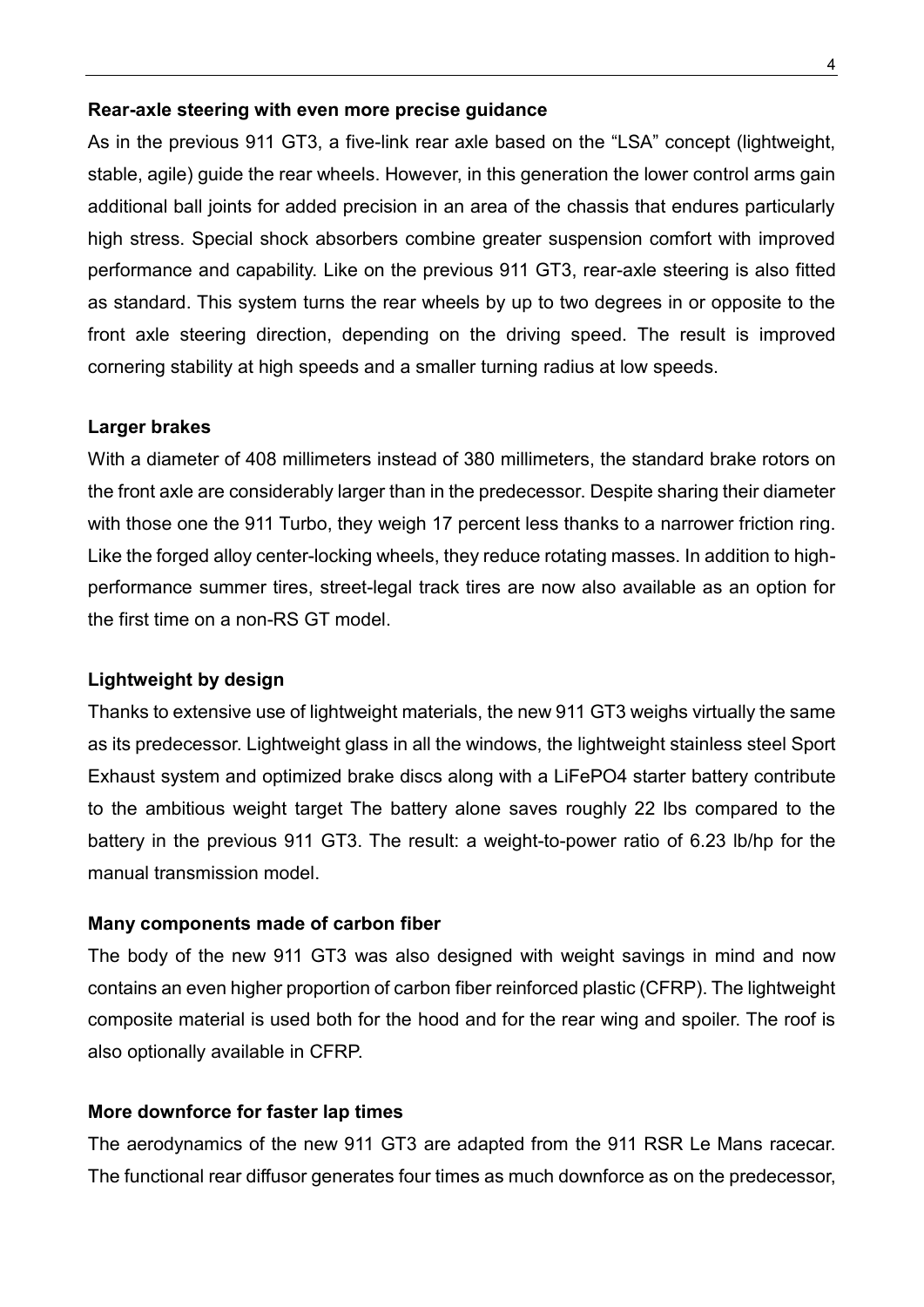as the interplay between the front diffusors and the wide spoiler lip allow more consistent airflow along the fully clad vehicle underbody. The "swan-neck" uprights supporting the rear wing also allow air to flow more freely under the rear wing. Consequently, the new 911 GT3 generates roughly 50 percent more downforce than its predecessor in the standard aerodynamic setting. In the track-only performance position, the downforce can increase by as much as 150 percent.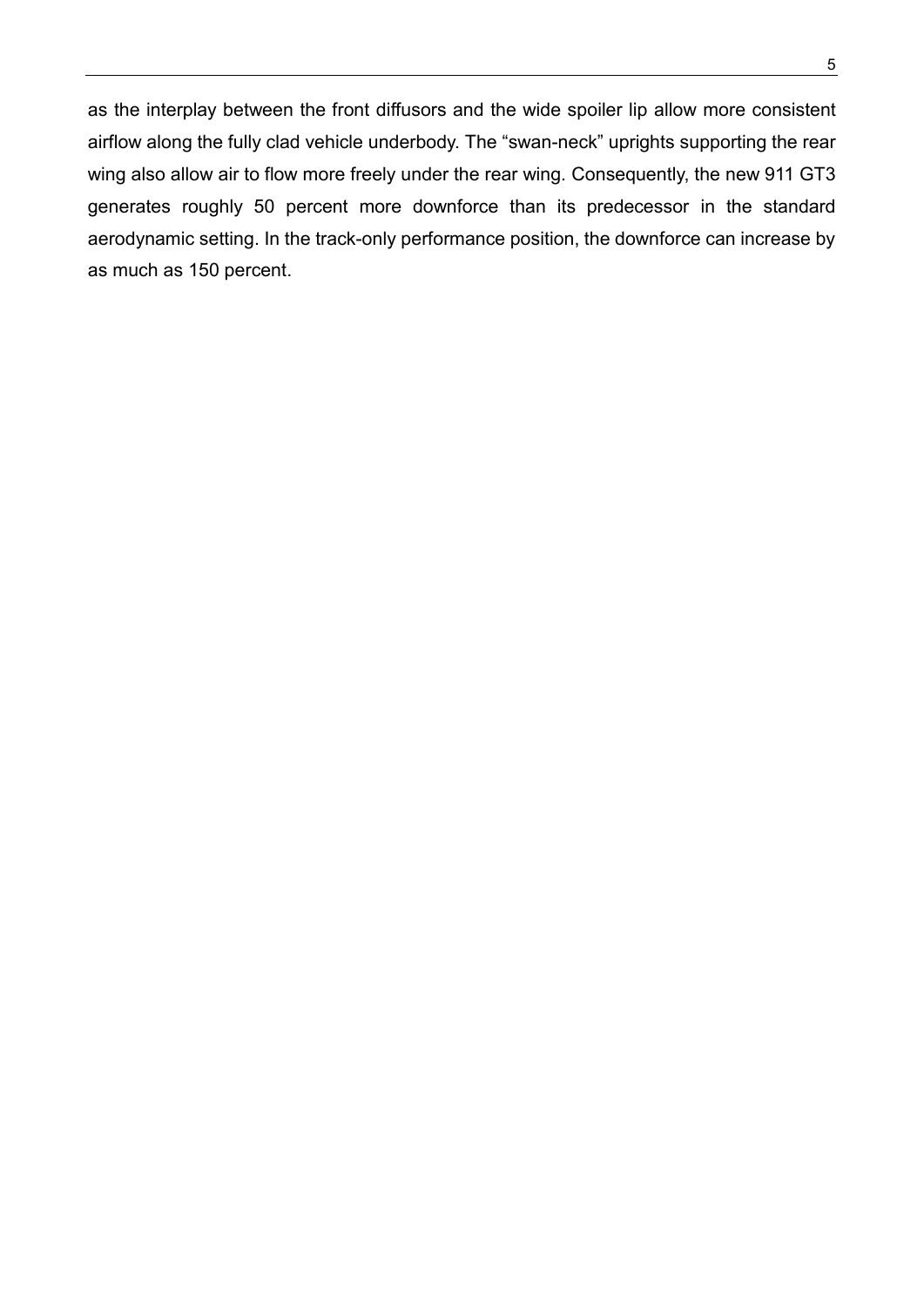#### <span id="page-5-0"></span>**Summary**

# **High-performance sports car with race suspension and efficient aerodynamics**

The seventh-generation 911 GT3 was developed in close collaboration with Porsche Motorsport. It transfers pure racing technology into a production model more than ever before. The double wishbone front axle layout and sophisticated aerodynamics originate from the successful 911 RSR racecar, and the 502 hp four-liter six-cylinder boxer engine is practically identical to the engine used in the new 911 GT3 Cup racecar.

Equipped with the seven-speed PDK, the new 911 GT3 accelerates from 00 mph in 3.2 seconds and is capable of a top track speed of 197 mph. Drivers seeking a more puristcentric experience may also choose a six-speed manual transmission wherein the 0-60 mph sprint requires 3.7 seconds and the top track speed increases slightly to 198 mph. The sophisticated aerodynamics benefit from experience gained in motorsport and generate significantly more downforce without noticeably affecting the drag coefficient. In the performance position, the manually adjustable wing and diffusor elements significantly increase the aerodynamic downforce to allow high cornering speeds. This is intended only for track use.

It is there that the 911 GT3 can exercise its full capability. During final calibration and development work, it lapped the Nürburgring Nordschleife, traditionally the benchmark for all sports cars at Porsche, more than 17 seconds quicker than its predecessor. Development driver Lars Kern needed just 6:59.927 minutes for a full 20.8-kilometer lap. The shorter 20.6 kilometre circuit, which had previously served as the benchmark, was completed in 6:55.2 minutes. Running on the optionally available Michelin Pilot Sport Cup 2 R tires, the new model consistently delivered its performance over several laps in the expert hands of both Kern and Porsche brand ambassador Jörg Bergmeister.

Despite having a wider body, larger wheels and additional technical features, the weight of the new GT3 is on a par with its predecessor. It weighs 3,126 lbs. with the manual transmission and 3,164 lbs. with the PDK. The CFRP front hood, lightweight glass windows, optimized brake discs and forged alloy wheels ensure weight discipline, as does the rear compartment cover. The lightweight Sport Exhaust system reduces the weight by roughly 22 lbs.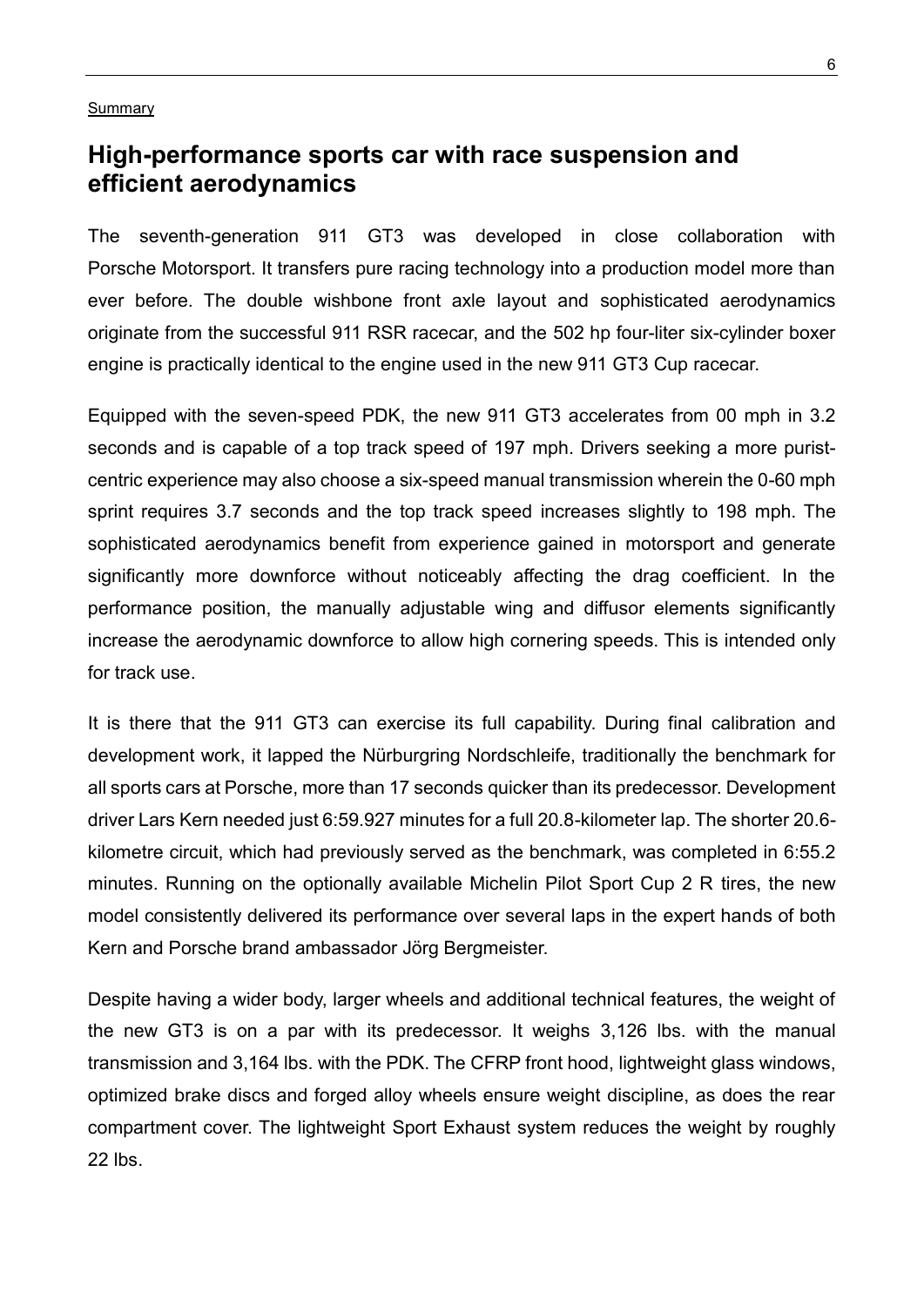Its racing DNA is visible in practically all the details of the new 911 GT3. The cockpit is in line with the current model generation. The new "track screen" reduces the digital displays to the left and right of the central tachometer, to information such as tire pressure indicator, oil pressure, oil temperature, fuel level and coolant temperature, which are essential when driving on a track. It also includes a visual shift assistant with colored bars to the left and right of the tachometer and a shift light derived from motorsport.

Especially for the Porsche GT models, customers are increasingly requesting personalized equipment. For this reason, the Porsche Exclusive Manufaktur range is also available for the new 911 GT3 and is supplemented by options such as a lightweight roof made of exposed carbon fiber. Other highlights include exterior mirror tops made of carbon fiber, darkened LED matrix headlights and matching clear taillights without red components. Black wheels with Guards Red or Shark Blue pin stripes are also optionally available. In the interior, equipment details such as the dials for the tachometer and dashboard chronograph, seat belts and trim strips set elegant accents in the body color or other desired color.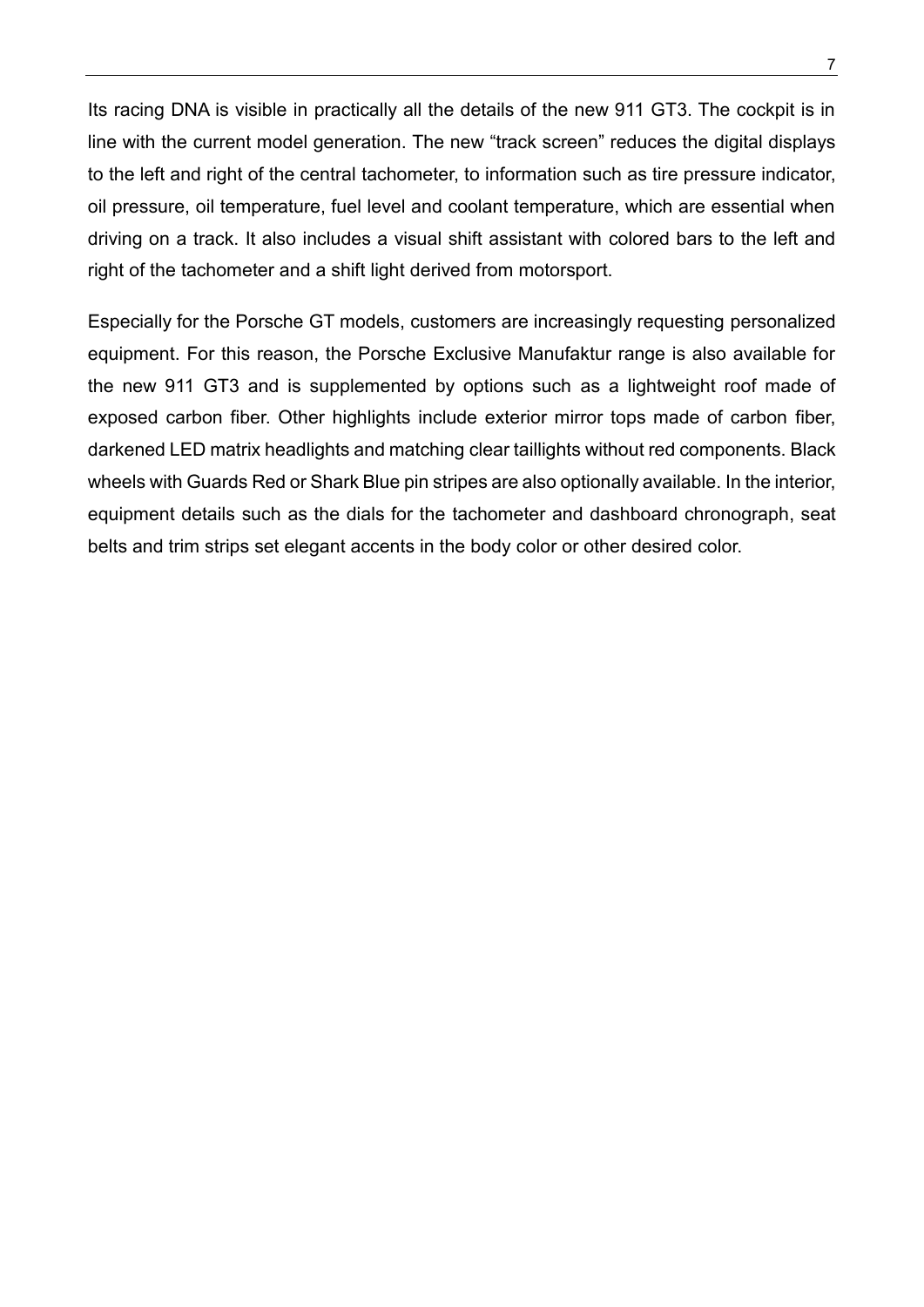#### <span id="page-7-0"></span>The model

# **The Porsche 911 GT3 at a glance**

#### **Powertrain:**

A 4.0-liter, naturally aspirated six-cylinder boxer engine, which has a redline of 9,000 rpm, generates up to 502 hp at 8,400 rpm and 346 lb.-ft. of torque at 6,100 rpm. Power is sent to the rear wheels via either a seven-speed Porsche Doppelkupplung (PDK) transmission configured specifically for the GT3 with Porsche Torque Vectoring Plus (PTV+) or a six-speed GT Sport manual transmission with a mechanical limitedslip differential with an asymmetrical locking ratio (30 percent traction, 37 percent overrun). A lightweight stainless steel Sport Exhaust system with two black central exhaust tips is standard, as are individually configurable Sport and Track drive moves that the driver can select via a mode switch on the steering wheel.

## **Performance (PDK/manual transmission):**

Acceleration from 0 – 60 mph in 3.2 seconds (PDK) / 3.7 seconds (manual) Top track speed of 197 mph (PDK) / 198 mph (manual)

#### **Chassis:**

A double wishbone front axle equipped completely with ball joint type chassis mounts is used for the first time in a 911 road car. At the rear, a multi-link rear axle, fitted mostly with ball joint chassis mounts, and integrated helper springs as well as a GT3 specific rear-axle steering setup provides additional precision. A sport chassis with adjustable toe, camber and anti-roll bar settings allows for adjustments tailored to specific tracks and driver preferences. Porsche Active Suspension Management (PASM) Sport dampers that lower the ride height by 20 mm are standard. Porsche Stability Management (PSM) including ABS, with optional deactivation in two stages (ESC OFF and ESC+TC OFF). The front wheels measure 9.5 J x 20 ET 46 with summer tires in 255/35 ZR 20 rear wheels measure 12 J x 21 ET 45 with summer tires 315/30 ZR 21.

The standard cast iron brake rotors now have a 408 mm diameter on the front axle with six-piston calipers. Despite sharing their size with those on the 911 Turbo, they are 17 percent lighter. The rear brake rotors have the same 380 mm diameter as the predecessor model and use 4-piston calipers. Porsche Ceramic Composite Brakes (PCCB) are also available as option, with 410 mm front rotors and 390 mm rear rotors.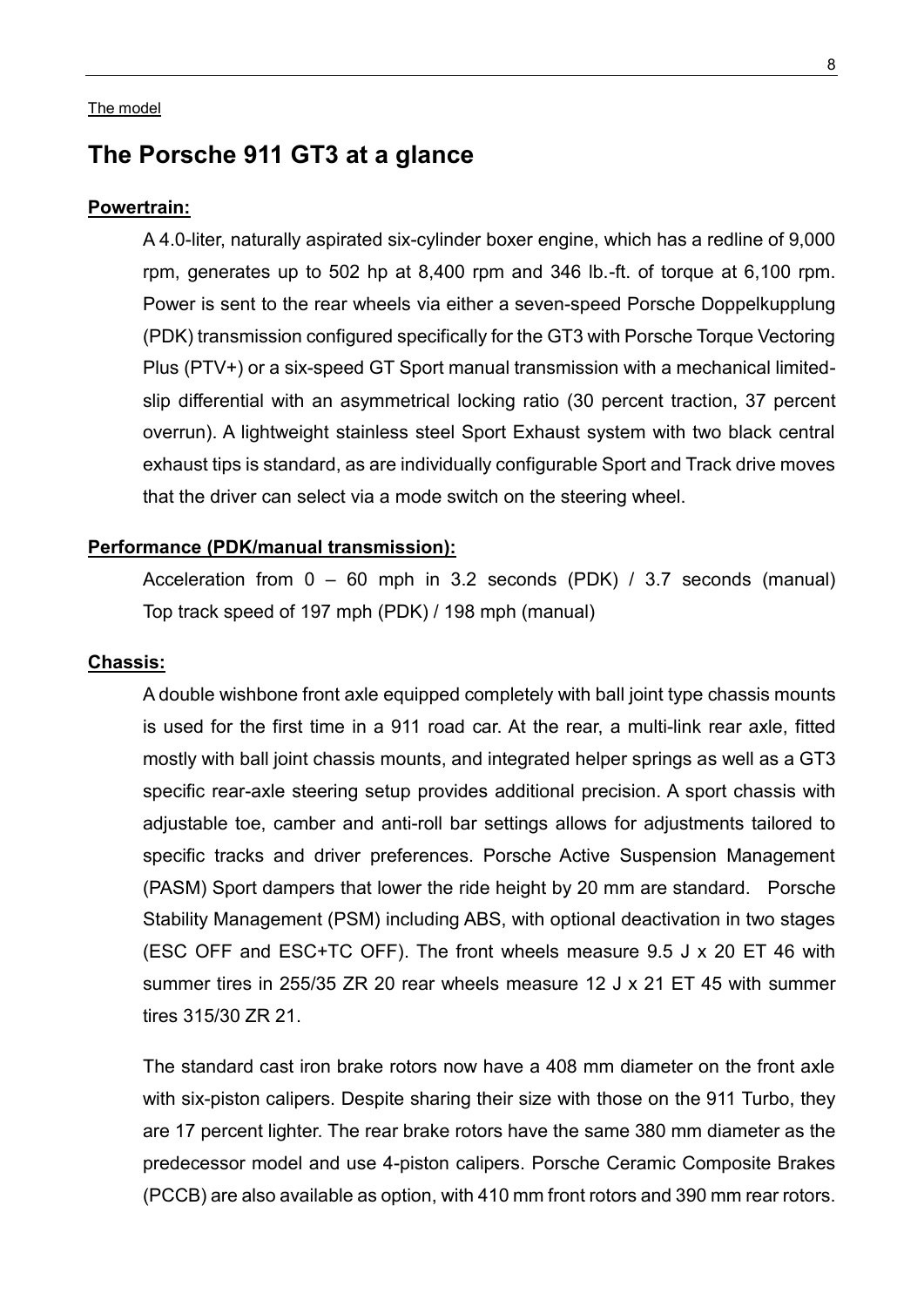## **Exterior equipment:**

A newly designed front fascia specific to the 911 GT3 includes large intake that feeds air through two outlets in front of the hood, which is now made of carbon fiber reinforced plastic (CFRP). Manually adjustable front diffusers contribute to aerodynamic downforce that increases by between 50 and 150 percent compared to the prior 911 GT3 depending on their position, of which the most aggressive is reserved for track use. The fixed rear spoiler is also made of CFRP and sits below the large rear wing, supported by swan neck uprights. A large, functional rear diffusor incorporated in the underbody paneling is visible as well. LED headlights in black including the Porsche Dynamic Light System Plus (PDLS Plus) are standard equipment as is the PORSCHE lettering on the rear in satin black. A GPS-based front axle lift is available as an option. Wheels finished in satin black with a pinstripe in either Shark Blue or Guards Red are available as are headlights with LED rings in the same color. Customers may also now specify brake calipers in black.

#### **Interior equipment:**

Electrically adjustable, 4-way Sport Seats Plus with seat centers in Race-Tex are standard equipment with the option to upgrade to either 18-way Sport Seats Plus or to Full Bucket Seats. The headrests are embroidered with the "GT3" logo. A 360 millimeter diameter GT3 multifunction sport steering wheel with a 12 o'clock center marker and – for the first time on a 911 GT3 – a drive mode switch is also standard equipment. A leather and Race-Tex interior with contrast stitching in either GT Silver is standard while contract stitching in Guards Red or Shark Blue is available as an extra cost option. A central analog tachometer sits between two high-resolution displays that offer a minimalist "Track Screen" display layout that clusters essential information around the tachometer. A GT-specific PDK gear selection lever with a separate gate for manual gear selection sits in the center console and is movable via a press of the button on top.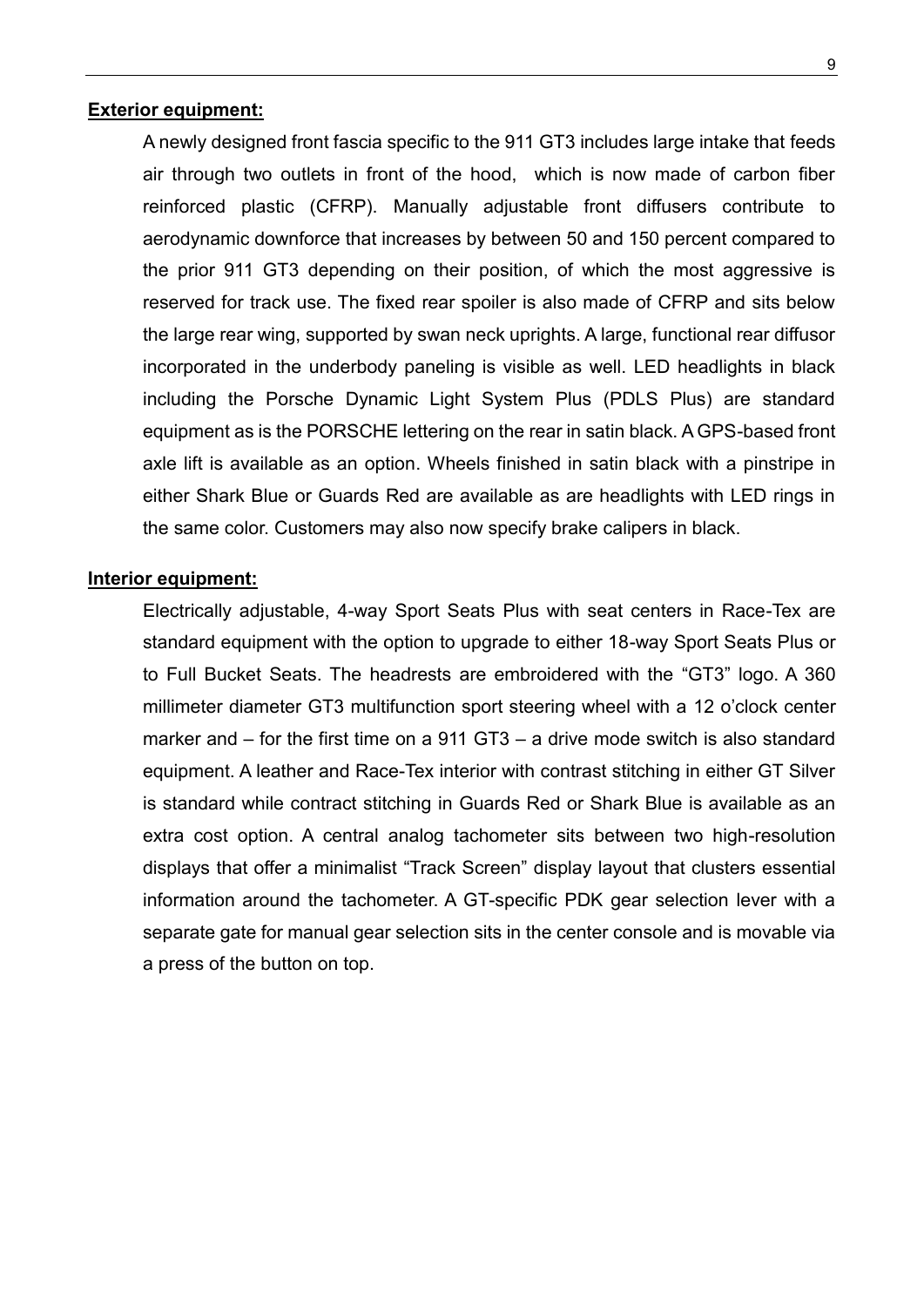# <span id="page-9-0"></span>**High-revving naturally aspirated engine with thrilling sound**

The high-performance athlete's heart of the Porsche 911 GT3 sits at the rear: the naturally aspirated, 4.0-liter six-cylinder engine creates a distinctly emotional experience. This engine is similar to that of the 2019 911 Speedster and is virtually the identical to the engine in the 911 GT3 Cup race car with a peak 502 hp arriving at 8,400 rpm ahead of a 9,000 rpm redline. Therefore, much of the racing technology is shared. For example, on the intake side, each of the six cylinders has its own throttle valve at the end of the variable resonance intake system. This is positioned particularly close to the intake valves, improving air supply and control precision. The central throttle valve is preserved as a back-up solution. However, this is continuously open during normal operation.

## **Rigid valve train, high-performance oil supply system**

Like in motorsport, speed-resistant valve actuation takes place via rigid valve levers. Porsche sets the correct valve clearance at the factory by means of interchangeable shims, meaning there is no need for later adjustment. This reduces the maintenance required both for use on normal roads and track days. The VarioCam technology ensures camshaft control adapts precisely to engine speed and load condition. A crankshaft with large bearing diameters, wide connecting-rod bearings and plasma-coated cylinder liners ensure lower friction losses and reduce wear.

The high longitudinal and lateral acceleration forces produced by the new 911 GT3 on racetracks mean that the oil supply for the high-revving engine is of particular importance. Like in motorsport, this is performed by a dry-sump lubrication system with a separate oil tank. With a total of seven suction stages, this routes the engine oil back into the external reservoir quickly and efficiently, while lubrication of the highly loaded connecting-rod bearings takes place directly via the oil pump through the crankshaft.

## **Lightweight exhaust system with two particulate filters**

The stainless steel Sport Exhaust system ensures that the 911 GT3 responds powerfully and has a unique sound that can vary using an electrically controlled continuously adjustable exhaust flap. It also saves about 22 lbs. as compared to the exhaust system in the prior GT3 model.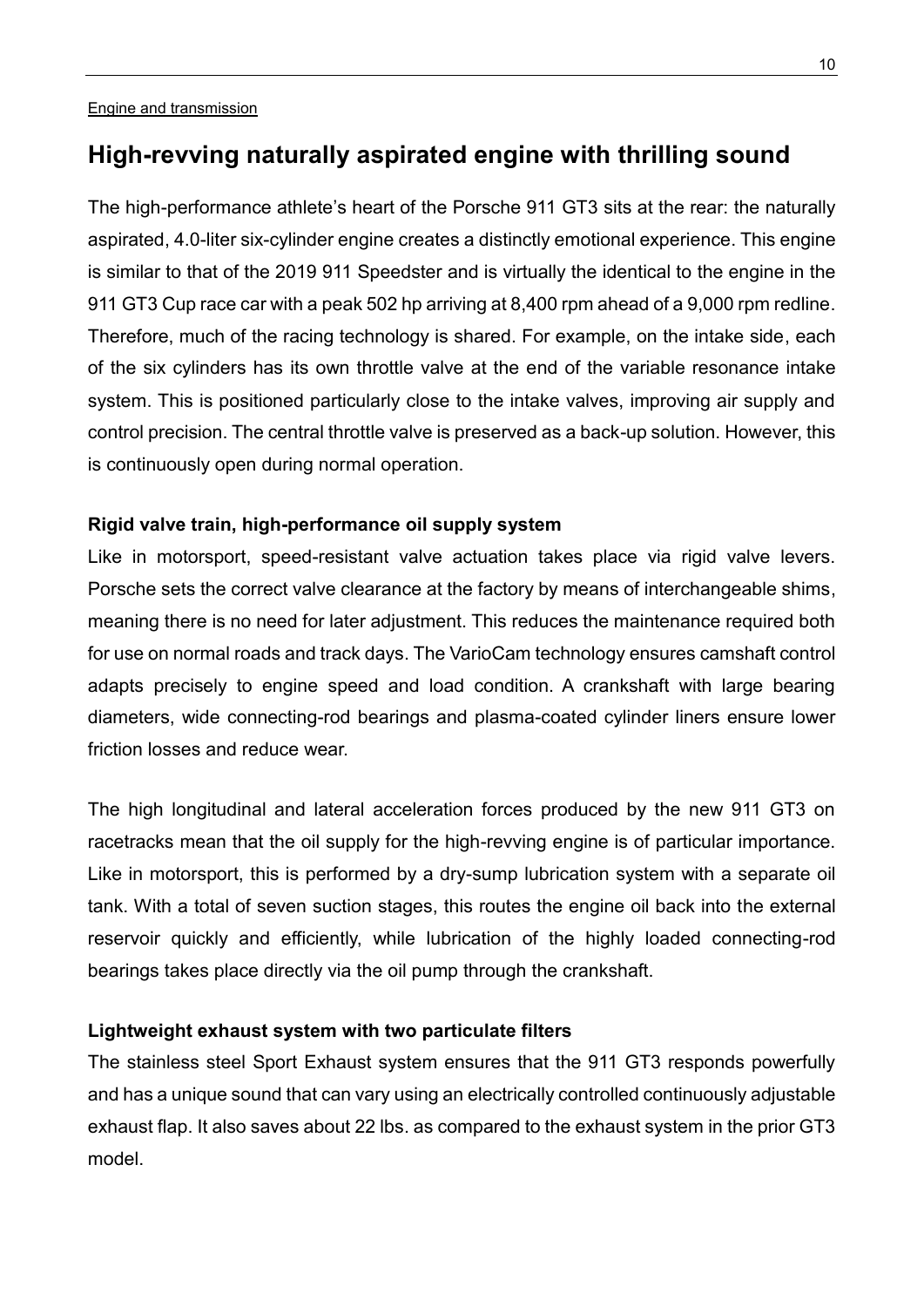## **Weight-reduced and performance-optimized PDK transmission**

As with the previous GT3, customers for the new model can choose between a manual transmission and a PDK dual-clutch transmission. Unlike on the current 911 Carrera, the PDK developed in motorsport has seven instead of eight forward gears. Omission of the overdrive gear also saves weight and underlines the performance focus of the new 911 GT3. The characteristic advantages of the PDK technology remain unchanged: like in motorsport, it changes gears in milliseconds without any perceptible interruption in power delivery as well as optimum acceleration values, while the intelligent automatic mode offers a high degree of daily usability and reduces fuel consumption.

The PDK gear selector has an ergonomic design. As an alternative to the practical shift paddles behind the sports steering wheel, it also again has a separate gate for manual gear changes. Like in motorsport, it can be pulled back to shift up and pressed forward to shift down.

## **Purist GT gear changing pleasure with throttle blip function**

The six-speed GT manual sports transmission offers a particularly pure, engaging driving experience. It weighs roughly 37 lbs. less than the seven-speed PDK. Matched perfectly to the engine characteristics, it makes changing gears yourself a true delight with a short lever and shift travel. When downshifting, the "AUTO BLIP" throttle blip function can be optionally used to synchronize gears. The new 911 GT3 with PDK has an electronically controlled rear differential lock. On the model with manual gearshift, a mechanical system compensates the drive torque between the two wheels with a locking ratio of 37 percent in overrun and percent in traction.

## **More than 17 seconds quicker than the predecessor**

For Porsche, one value serves as a particularly fitting reflection of the true character of this motorsport-oriented driving machine: 6:59.9 minutes – the notarized lap time which the new 911 GT3 set on the Nürburgring Nordschleife. The new 911 GT3 was 17.5 seconds faster than the predecessor model and was even able to narrowly beat the time of the 2019 911 GT3 RS.

For comparison: with the first generation of the 911 GT3 based on the model series 996, the two-time World Rally Champion and current Porsche brand ambassador Walter Röhrl first beat the eight-minute mark with a road-going sports car in 1999, completing a lap in a time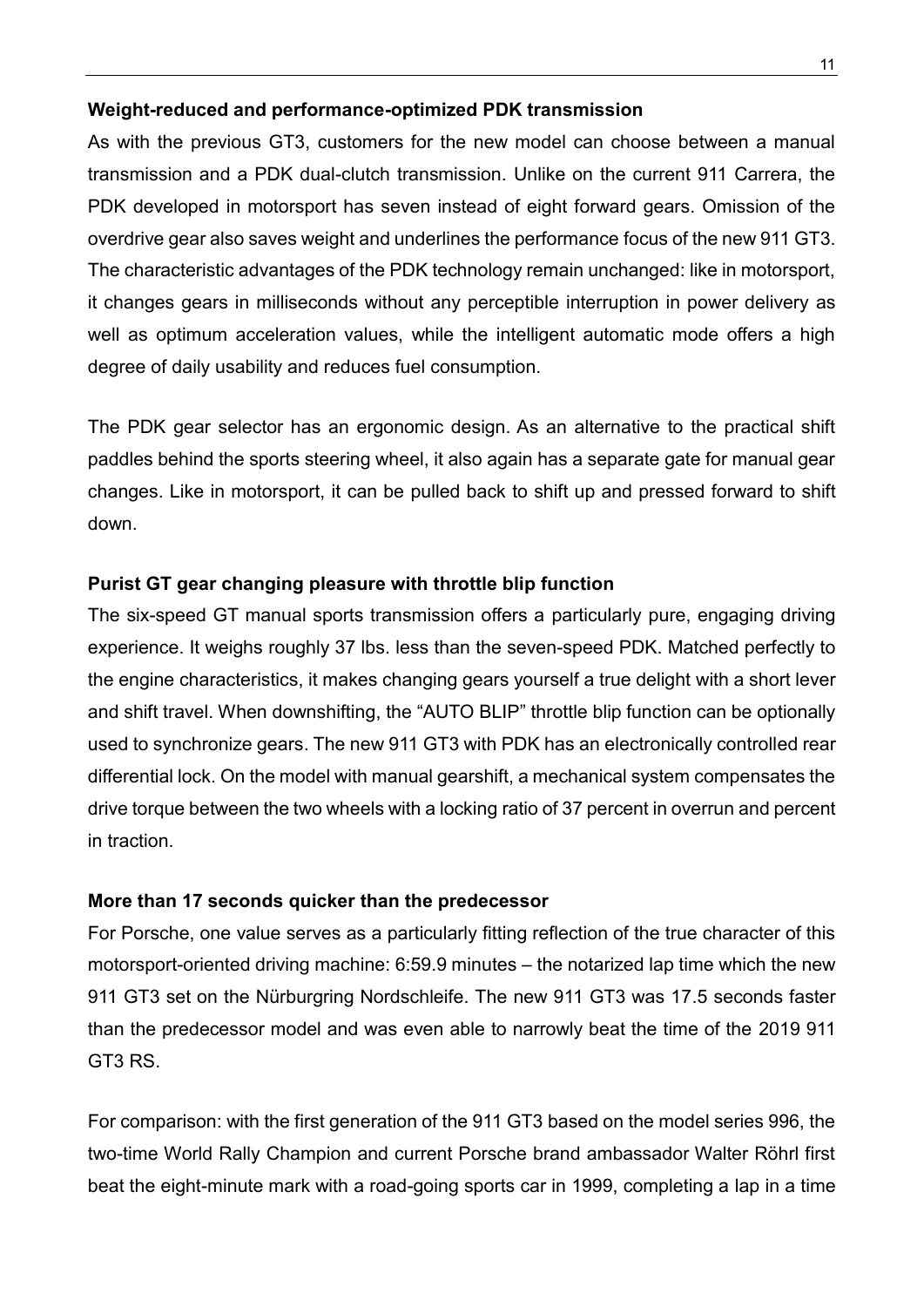of 7:56.3 minutes. However, a shorter track length was used as the basis for this at the time: this omitted the section in front of grandstand 13 and served for a long time as the

benchmark – a common practice back in the day. In the hands of test driver Lars Kern, the new 911 GT3 needed only 6:55.2 minutes for this layout. This benchmark makes it possible to accurately measure the progress that the 911 GT3 family over the past 21 years: it is reflected in the time of just over one minute gained on the most demanding track in the world.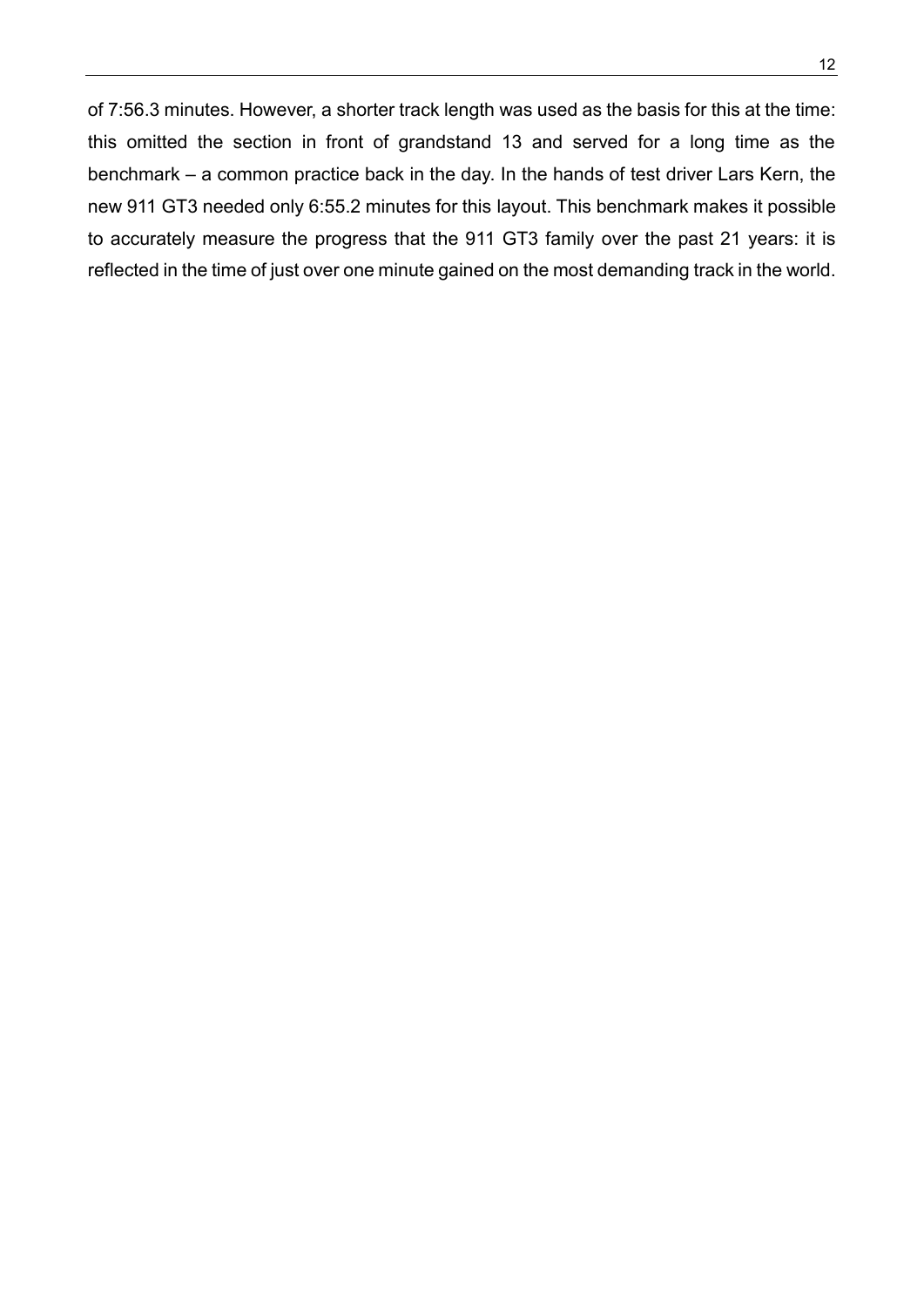#### <span id="page-12-0"></span>Chassis

## **Motorsport–bred suspension sets performance standards**

The chassis of the new 911 GT3 makes comprehensive use of thoroughbred motorsport technology like no other production model from Porsche has before. This applies in particular to the front wheel suspension: their completely newly developed double wishbone design is taken from race cars. It was already used by Porsche in 2005 in the legendary RS Spyder LMP2 prototype and was then adopted for the 911 RSR Le Mans class winner in 2017. It is now used for a road-going 911 from the sports car manufacturer for the first time and lends the 911 GT3 exemplary turn-in agility in combination with higher cornering performance and greater braking stability. In short, it makes the GT sports car faster and more predictable, and at the same time improves its drivability.

The new double wishbone front axle offers numerous advantages compared with the conventional MacPherson spring strut layout. It offers higher camber stiffness under high compression and provides more constant support specifically for the outside wheel during a corner. This increases cornering force potential over the entire spring travel. At the same time, the double wishbone design inherently counteracts brake dive due to the different angles of the longitudinal axes; a task that is otherwise solved by means of stiffer spring rates. The advantages of this are obvious: softer springs can be used that respond more sensitively to uneven road surfaces. Spring struts installed at an oblique angle serve the same purpose: here, the wheel can also evade any acting forces towards the rear instead of only in upward direction.

In addition, the double wishbone front axle eliminates potentially disturbing lateral forces on the shock absorbers when cornering. These can lead to distortion in the form of cornering loads and cause higher frictional losses. Andreas Preuninger, overall project director for GT road cars, explains this as follows: "Let us assume you are doing knee bend exercises and someone pushes you from the side – with a MacPherson suspension you would lose your balance. A double wishbone axle stabilizes you in the shoulder area, and you can continue the exercise undisturbed …"

## **Multi-link rear axle with additional ball joints**

To balance the chassis, the proven LSA (lightweight, stable, agile) five-link rear axle is equipped with additional ball joints for the lower control arms. Used instead of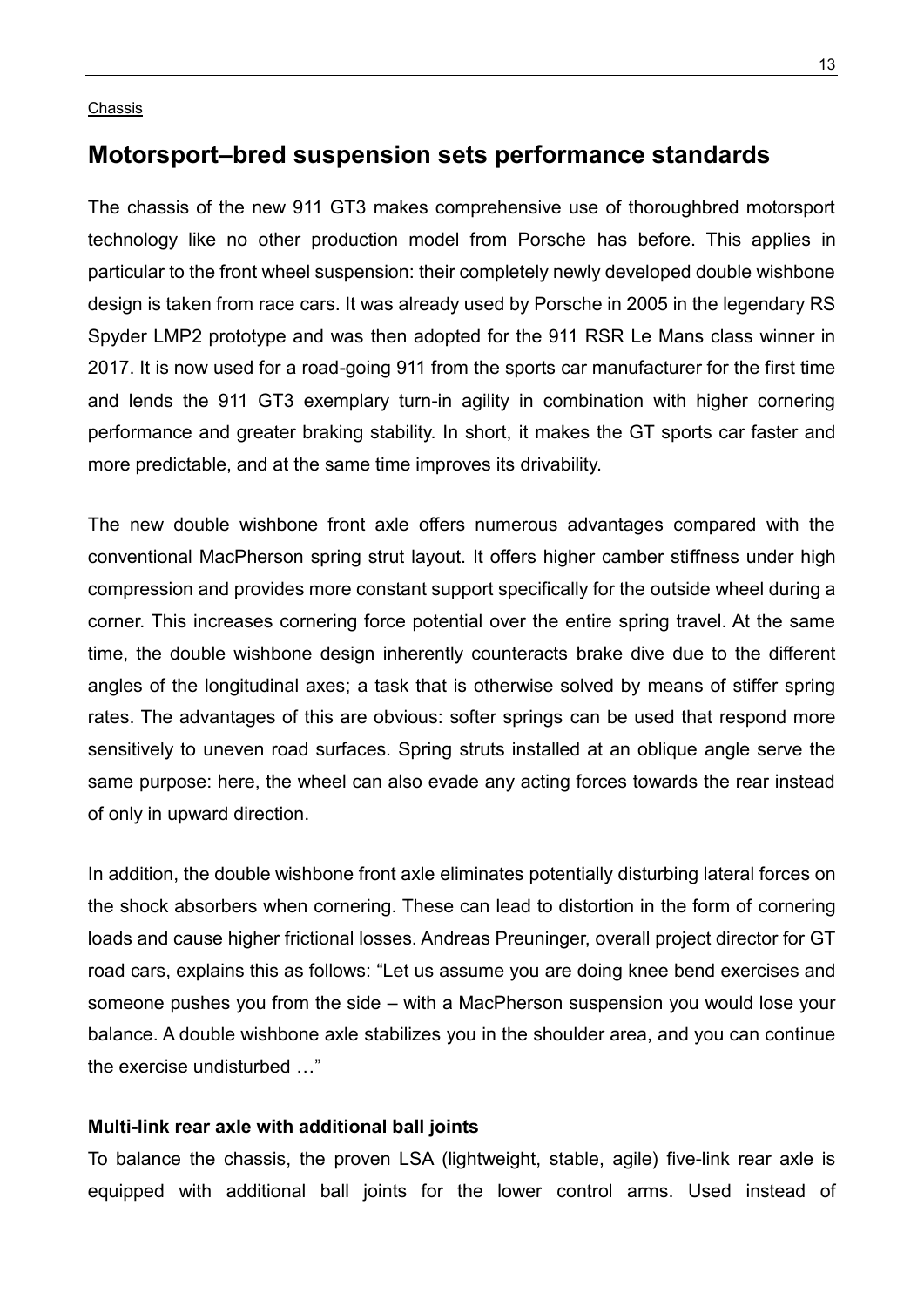elastokinematic rubber elements, they reduce and contribute to a particularly precise connection to the body on the inner and outer sides. As a result, they also create an even more direct connection to the road. Like on the front axle, the camber and anti-roll bar stiffness can be adjusted individually. The stiffer springs are supported by helper springs. Like on Porsche race cars, these extend the spring travel and make sure that the vehicle does not lose contact with the ground on crests, for example, in spite of the high spring rates. Special shock absorbers round off the comprehensively upgraded suspension. These permit a larger bandwidth between the soft and hard characteristics as well as faster and more precise response of their valve system. They therefore successfully manage the balancing act between greater comfort in everyday driving on the one hand and better performance on the other.

## **Rear-axle steering increases agility and stability**

The rear-axle steering system also makes a significant contribution to the driving dynamics of the 911 GT3. Up to a speed of 31 mph the rear wheels turn by a maximum of 2.0 degrees in the opposite direction of the front axle. This virtually shortens wheelbase, reducing the turning radius and creating more direct turn-in behavior. In contrast, the rear wheels steer in the same direction as the front wheels by up to 2.0 degrees at speeds above 49 mph to create a virtual lengthening of the wheelbase, further increasing cornering stability. Between 31 and 49 mph, the rear-axle steering system responds depending on the situation.

Like on the previous model, Porsche offers the optional front axle lift system for the new 911 GT3. At speeds up to 31 mph it increases the ground clearance by 1.18 inches (30 mm) at the push of a button, and allowing the car to navigate driveways or speed bumps more easily. The intelligent "Smart Lift" memory function stores the position of the obstacle and then automatically lifts the car at this location in the future.

## **Active chassis systems underline high-performance character**

Porsche Stability Management matches the dynamic character of the high-performance sports car and intervenes when necessary to assist the driver. As in all Porsche GT models, the PSM of the new 911 GT3 can either be switched off fully or with traction control (TC) still active. This makes it possible to exploit the full potential of the vehicle on a racetrack.

Porsche Active Suspension Management variable damping control offers advantages both during spirited driving and in daily driving operation. Specially configured for the 911 GT3,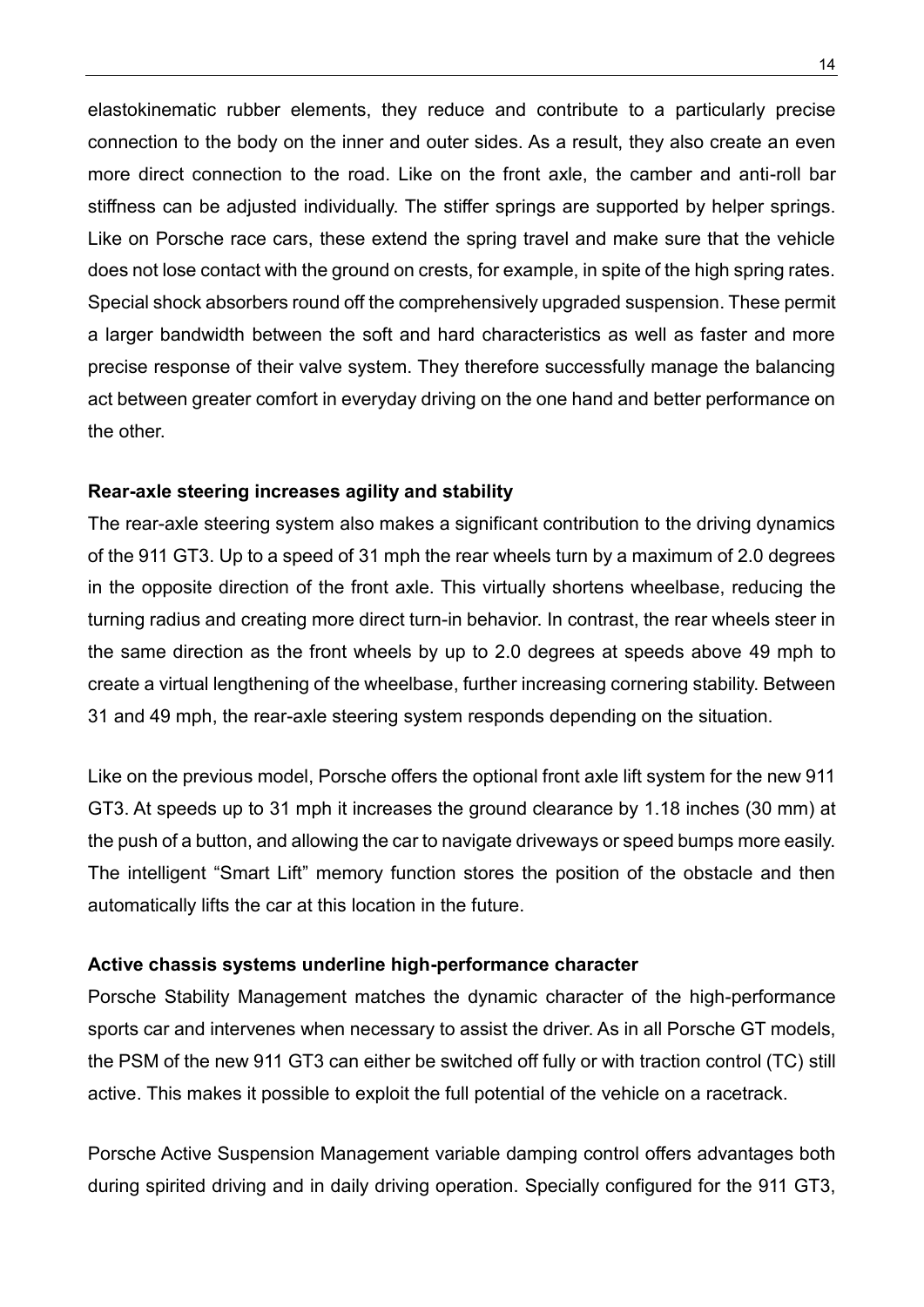the dampers offer two control maps: The default "Sport" setting offers sufficient ride comfort for long-distance driving, while "Track" reduces body movements further. Additionally, the 911 GT3 sits 20 mm lower than the 911 Carrera.

## **Weight-optimized and with high load resistance: the brake system**

The more powerful brakes of the new 911 GT3 are able to reliably cope with the improved performance. Internally vented cast-iron brake rotors are used as standard, and are now dimpled instead of cross-drilled. In other words, the holes, which primarily serve to clean brake dust from the brake pads, are provided with cone-shaped openings. The result is higher material strength and more powerful braking action. The front rotors are also much larger than on the predecessor model and have a diameter of 408 mm, a 22 mm increase versus the predecessor model. Although their diameter is the same as the standard brakes on the 911 Turbo, they weigh 17 percent less due to the narrower rotor– this offers a double benefit for the agility of the sports car in terms of the unsprung and rotating masses.

Two special air paths optimize brake cooling on the front axle: the upper path is responsible for internal cooling of the brake, while the lower path makes use of the underbody airflow and cools the brake rotor. The latter is clamped by especially rigid aluminum Monobloc fixed calipers with six pistons. These respond quickly and offer a precise pressure point even under high loads. The brake rotors at the rear wheels have an unchanged diameter of 380 millimeters and monobloc brake calipers with four pistons. Like at the front, the calipers are painted red in each case, but are also available in high-gloss black. The brake pads of the new 911 GT3 do without the use of copper for the first time.

## **Optionally available: Porsche Ceramic Composite Brake (PCCB)**

The Porsche Ceramic Composite Brake (PCCB) system is optionally available for the new 911 GT3. It is characterized by yellow-painted brake calipers, which can also be ordered in black if desired. The ceramic composite material used here has a high thermal load capability and significant weight advantages: the PCCB brake rotors – with a diameter of 410 millimeters at the front and 390 millimeters on the rear axle – weigh about 50 percent less than a cast iron rotor of the same size. As a result, they reduce the unsprung and rotating masses even more, which in turn greatly benefits driving dynamics.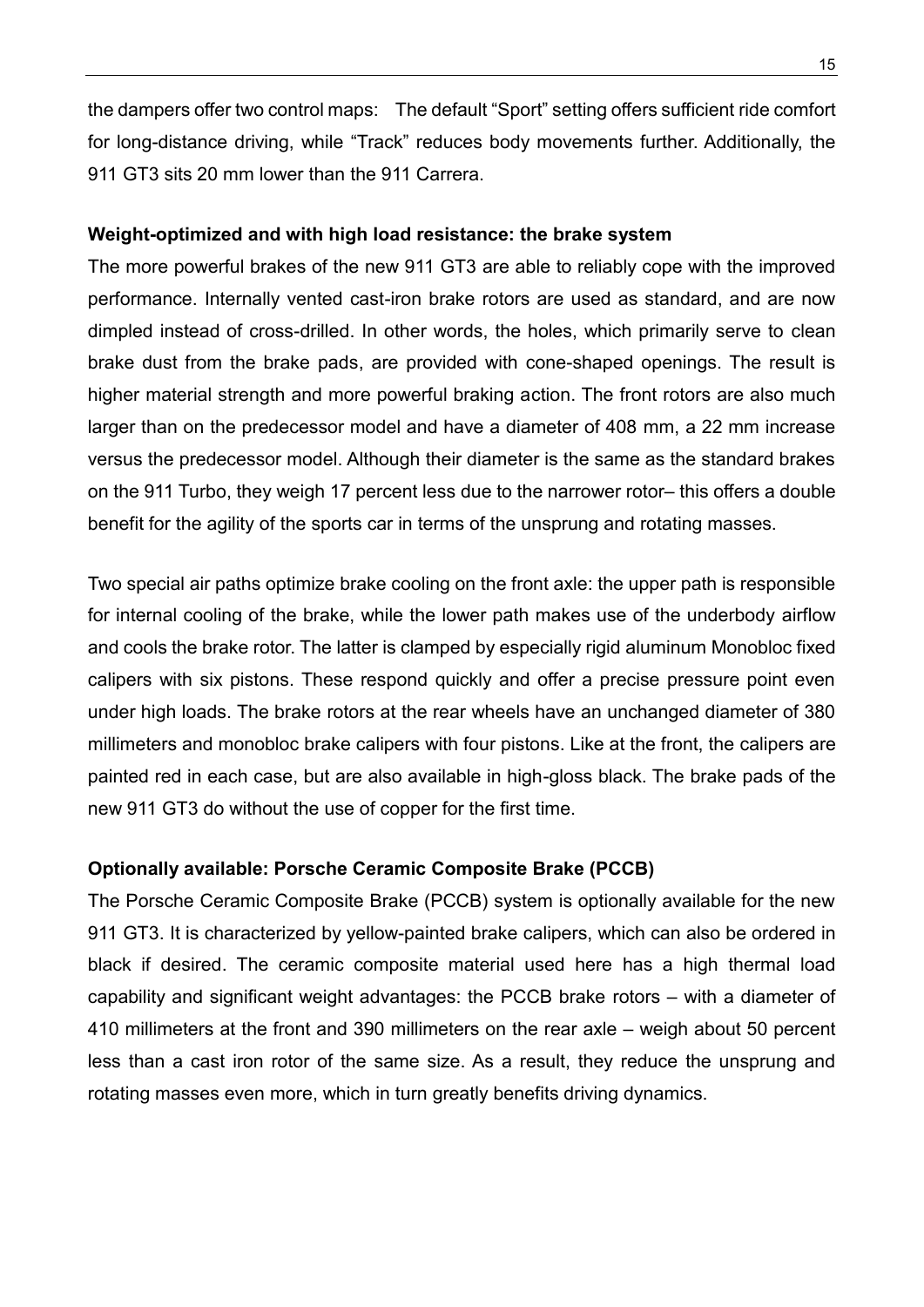## **Lightweight forged wheels with staggered tires**

Like the rest of the current-generation 911 model line, the 911 GT3 uses staggered wheel sizes for the first time – this was previously a characteristic of the RS models. 20-inch wheels are used at the front and 21-inch wheels at the rear. The rim width at the front has been increased from 9.0 to 9.5 inches. Nevertheless, the forged alloy wheels save 1.76 lbs compared to the wheels on the predecessor model. The 911 GT3 wheel has a silver painted finish as standard. It is alternatively also available in satin-gloss Dark Silver, Neodyme and Black. The latter option can also be upgraded with pin striping in Shark Blue or Guards Red.

## **High-performance summer tires, racetrack tires optionally available for first time**

Tires naturally have a great influence on the performance of the new 911 GT3. As standard equipment, the 911 GT3 comes with high performance summer tires measuring 255/35 ZR 20 at the front, and 315/30 ZR 21 at the rear, marking a 10 mm increase in width for both front and rear compared to the previous model, resulting in a larger contact patch. Also available as a factory approved option through Porsche dealers, customers may choose a street-legal track tire. This is the first time Porsche offered an N-spec ultra-high-performance tire on a non-RS model. These tires focus specifically on dry pavement performance both from a tread and compound perspective.

As with the previous 911 GT3, there is a special track mode for the standard tire pressure monitoring system (TPM) that takes into account the tire pressure difference between cold and warm tires when driving on a racetrack.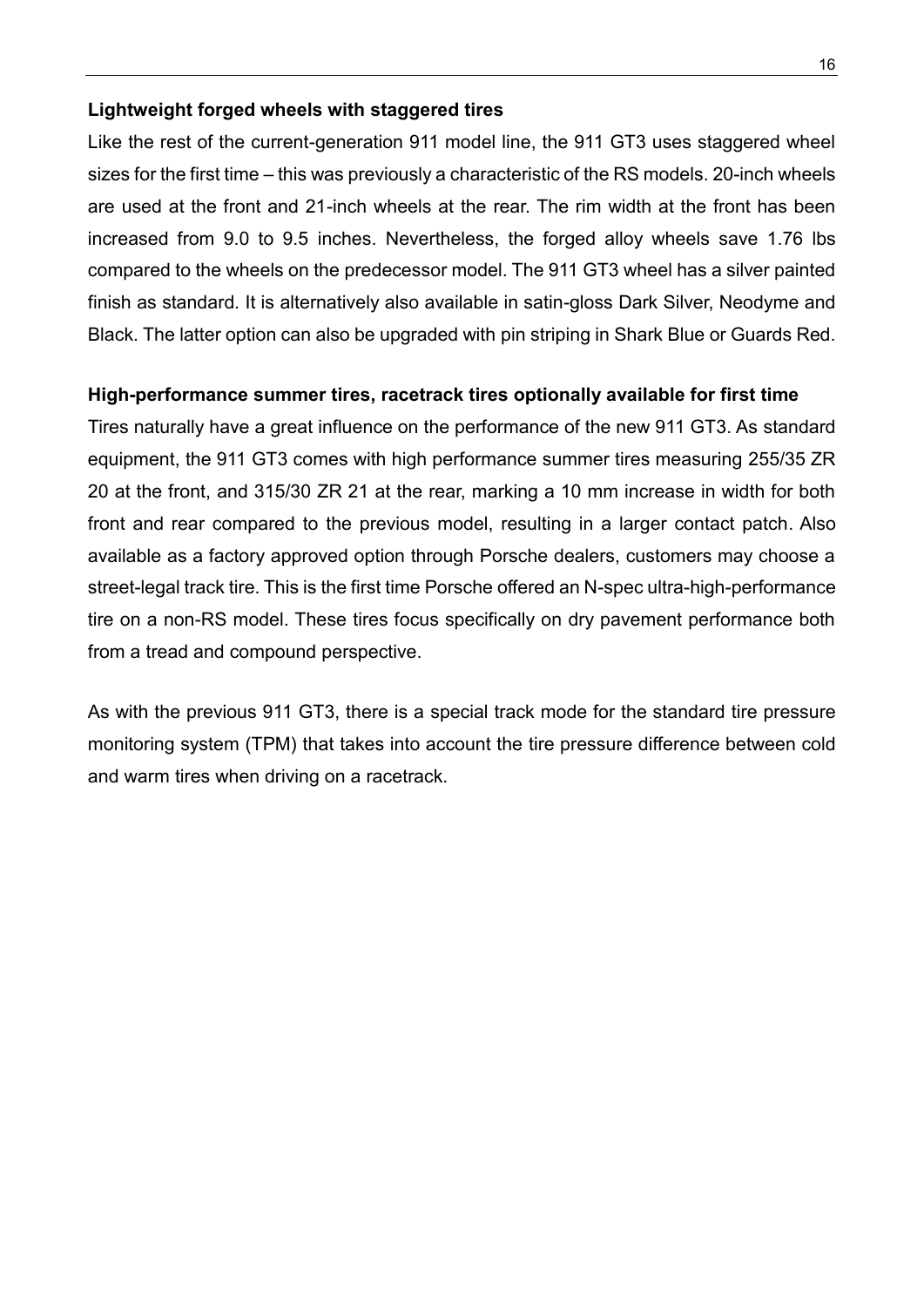# <span id="page-16-0"></span>**Muscular body, streamlined form**

The new 911 GT3 already looks fast when standing still. This starts with the optimized front end with its generously sized openings. These route air in a targeted way to the front brakes and radiators. This air is then discharged behind the centrally positioned radiator through the newly designed two-part outlet opening in the lightweight hood. The precise design of this air duct improves the airflow and increases cooling efficiency while reducing aerodynamic lift at the front axle. The same also applies to the completely revamped air guide elements behind the front wheels: although their aerodynamic drag has remained unchanged compared with the predecessor model, they generate double the amount of downforce.

The front diffusors also benefit from this: in combination with the wide spoiler lip, they ensure a more constant airflow along the fully clad vehicle underbody particularly at higher speeds. The new 911 GT3 harvests the fruits of this aerodynamic design at the rear axle. Here, the functional rear diffusor supplemented by large fins accelerates the air to create a suction effect that contributes to overall downforce while adding minimally to aerodynamic drag.

## **Performance setting for maximum racetrack downforce**

The rear wing underlines the focus on the downforce characteristics of the 911 GT3. Its swan-neck mounting is similar to the setup used with the 911 RSR. Two aluminum brackets hold the wing element from above, allowing undisturbed airflow underneath the wing. This reduction in flow losses increases the downforce and leads to well-balanced negative lift conditions together with the many other detailed measures. In the factory setting, this downforce already exceeds the value for the predecessor model by 50 percent.

In the Performance position of the aerodynamic components, the downforce is increased by 150 percent. This setting is reserved for track use and offers extensive adjustment options: the attack angle of the rear wing can be adjusted manually in four stages, while sliding elements known as "air curtains" influence the airflow in the front diffuser. As speed increases, the additional downforce improves grip through higher wheel loads – and this in turn benefits cornering speeds. Like in racing, the aerodynamic balance of the new 911 GT3 can be individually adapted to track conditions and driving style.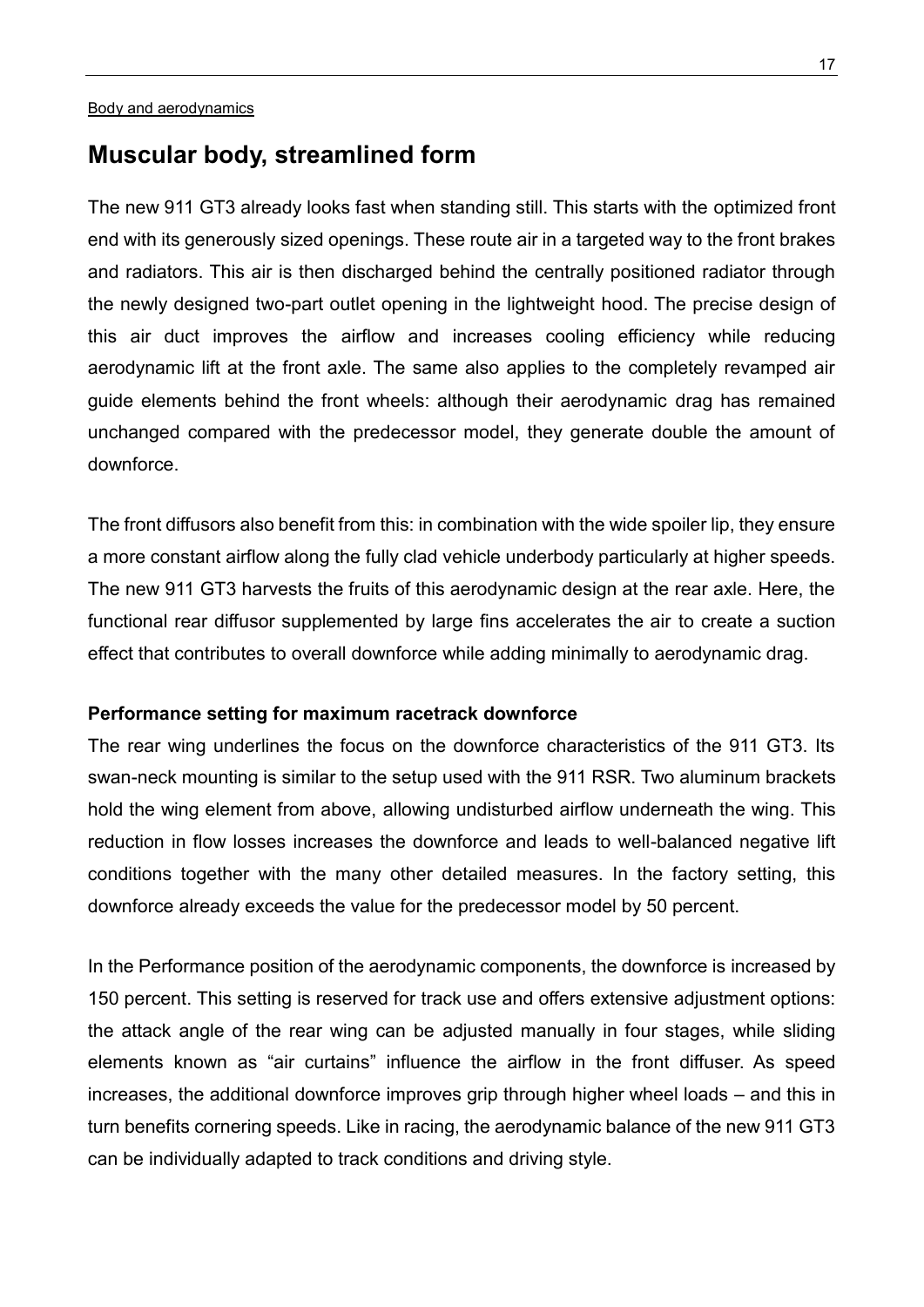## **Intelligent lightweight construction, sporty weight-to-power ratio**

When developing the latest 911 GT3, Porsche paid particular attention to the weight-topower ratio: this is one of the most informative values for describing the performance of race and road vehicles. With the six-speed manual transmission, the ratio is 6.23 lb/. This takes the seventh 911 GT3 generation even closer to the level of thoroughbred racecars than before.

The improvements include the new lightweight hood made of carbon fiber reinforced plastic (CFRP), weight-optimized brake discs and forged alloy wheels, lightweight glass for all windows and the lightweight stainless steel Sport Exhaust system. The new rear compartment cover behind the front seats and the PDK dual-clutch transmission also contribute important grams of weight savings. The now standard 60 Ah LiFePO4 starter battery alone saves more than 22 lbs compared with the previous 911 GT3. A 40 Ah variant is also available. This is a further 7.7 lbs lighter.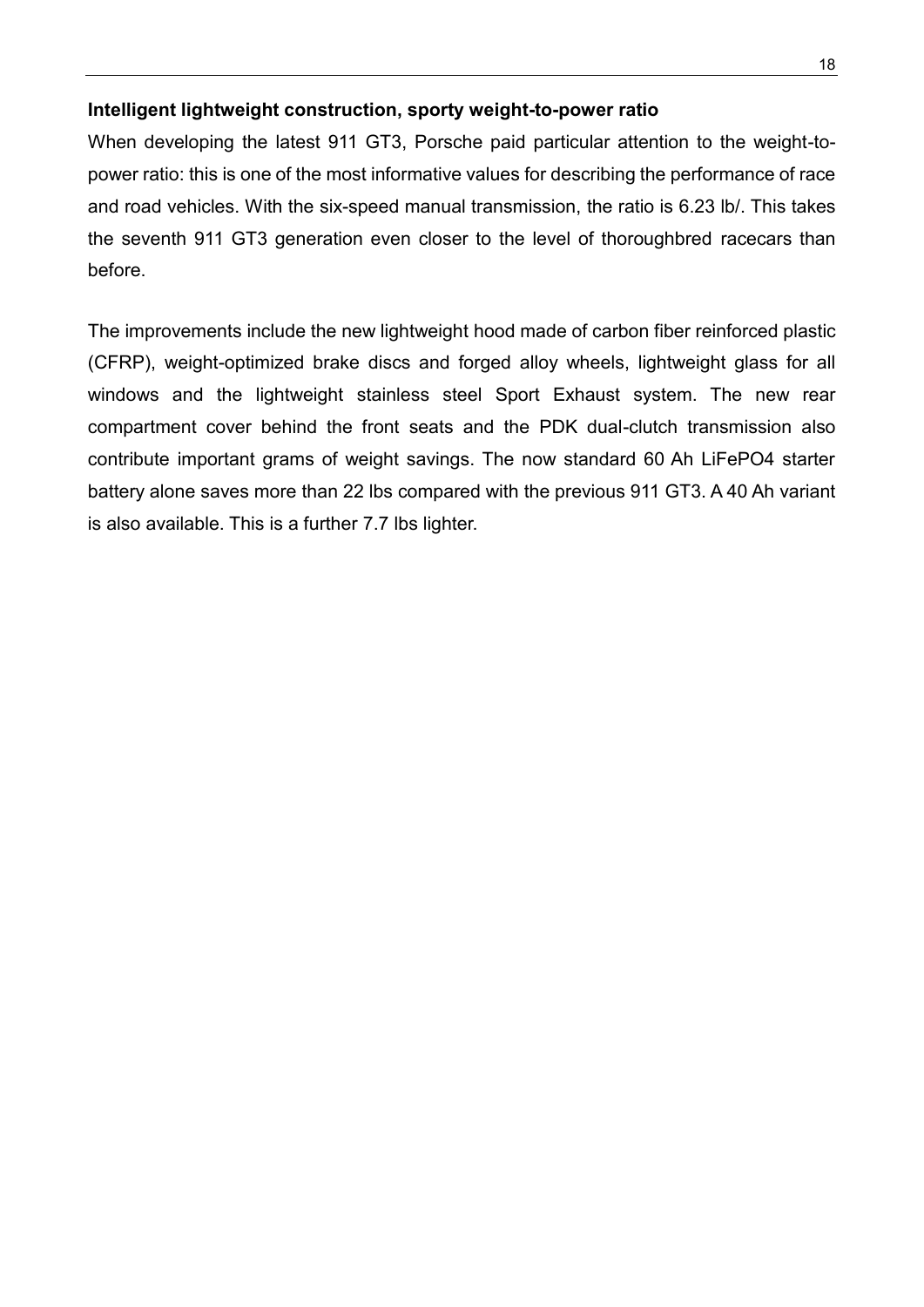# <span id="page-18-0"></span>**Driver-focused cockpit**

The two-seat interior of the new 911 GT3 is aptly referred to as a cockpit: the focus is clearly on the driver. The standard Sports Seats Plus show this with their high side bolsters. A mix of leather and Race-Tex upholster the seats, offering a good balance between comfort and grip. The leather head restraints feature a silver "GT3" logo, while the backrest shell is finished in contrasting dark silver. Porsche optionally offers the adaptive sports seats Plus with electric 18-way adjustment.

Full Bucket Seats with an integrated thorax airbag are also available as an option. Their high side bolsters offer secure support in the pelvis and shoulder areas even for extremely sporty driving styles. They are also weight-optimized with openings in the carbon fiber design for multi-point harnesses. As a pair they save about 26 lbs compared to the standard Sports Seats Plus. Height adjustment is performed electrically on both the driver's and front passenger sides, while fore-and-aft adjustment takes place manually. The black center section is made of partially perforated and color-backed Race-Tex. As with the exterior paintwork, the contrasting colors GT Silver, Guards Red and Shark Blue are available for this and for the "GT3" logo of the head restraints.

## **GT3 multifunction sports steering wheel with Mode switch**

The three-spoke GT3 Multifunction Sport steering wheel now has a standard Mode switch integrated for the first time on a 911 GT3. It can be reached particularly easily there and permits fast switchover between the "Normal" setting and the customizable "Sport" and "Track" modes.

## **Dashboard with analogue tachometer and track screen**

The instrument cluster behind the steering wheel is one of the highlights of the new 911 GT3 with its special functions: it combines the classic 911 design with five round dials with the advantages of two high-resolution TFT displays. The scale of the analogue, centrally positioned tachometer extends up to the impressive mark of 10,000 rpm – a necessary measure because the four-liter six-cylinder boxer engine of the 911 GT3 allows a maximum engine speed of 9,000 rpm. On the left and right next to this, the seven-inch displays show different vehicle information depending on the chosen configuration. The left display is